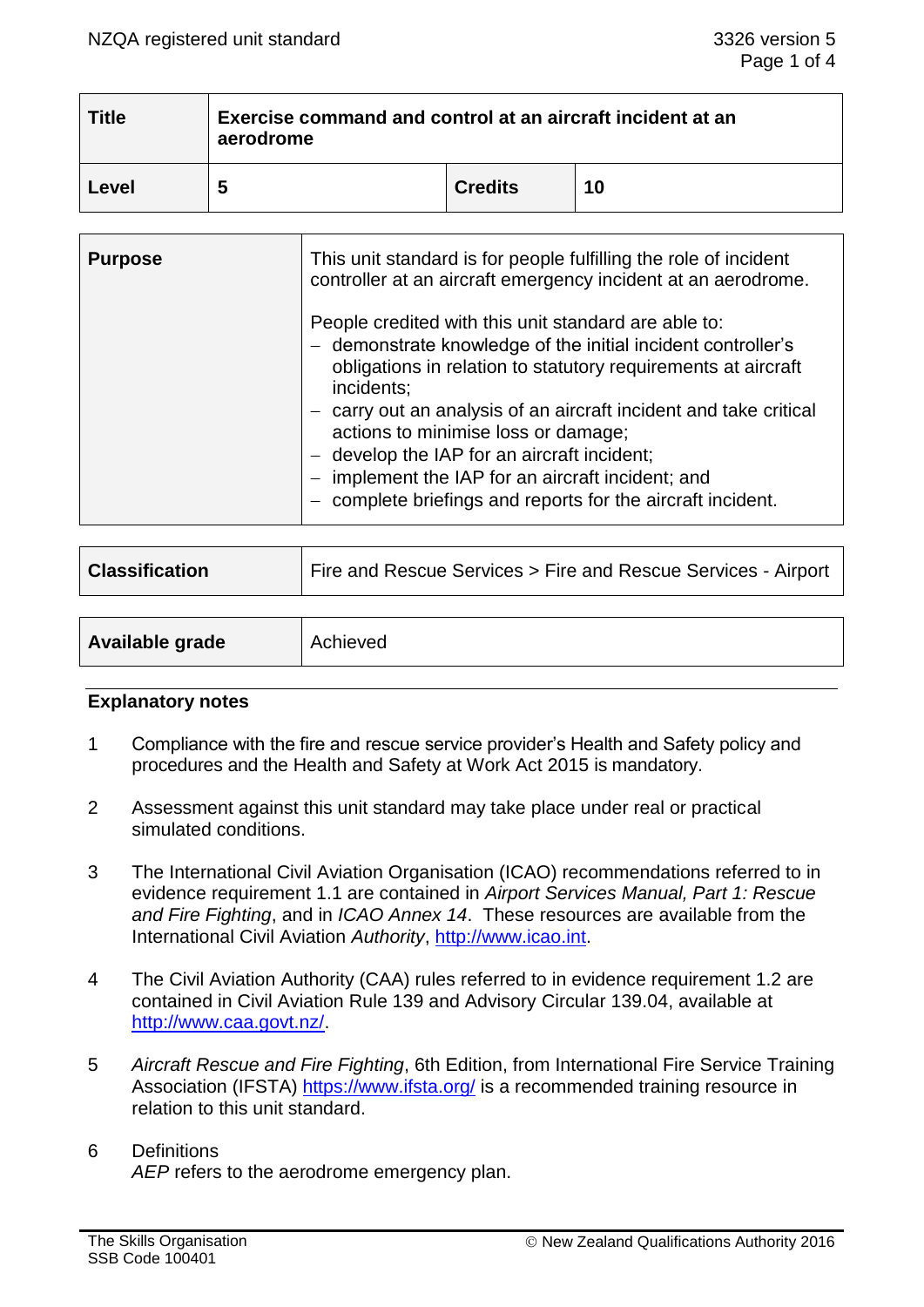*Aircraft incident* and *incident* may be used interchangeably and refer to an aircraft emergency incident at an aerodrome.

*Consider* means to consider options and evaluate them in terms of their effectiveness.

*Fire and rescue service provider's requirements* refer to policies and procedures on safety and operation set down by each fire and rescue service employer or host organisation.

*Incident Action Plan (IAP)* is a statement of the objectives, strategies, and critical functions to be taken at the incident.

# **Outcomes and evidence requirements**

## **Outcome 1**

Demonstrate knowledge of the initial incident controller's obligations in relation to statutory requirements at aircraft incidents.

## **Evidence requirements**

- 1.1 Explain ICAO recommendations in terms of the principles of rescue and fire fighting.
- 1.2 Explain CAA rules in terms of aerodrome rescue fire fighting resource requirements.
- 1.3 Explain standard fire and rescue operational procedures in accordance with the AEP.

## **Outcome 2**

Carry out an analysis of an aircraft incident and take critical actions to minimise loss or damage.

## **Evidence requirements**

2.1 Assess the incident in terms of potential risks and in accordance with the fire and rescue service provider's requirements.

> Range incident – type, extent; potential risks and hazards – life, property, fire spread, incident escalation, environment.

- 2.2 Take critical actions to minimise loss or damage in accordance with the fire and rescue service provider's requirements.
	- Range life, property, fire spread, incident escalation, environment.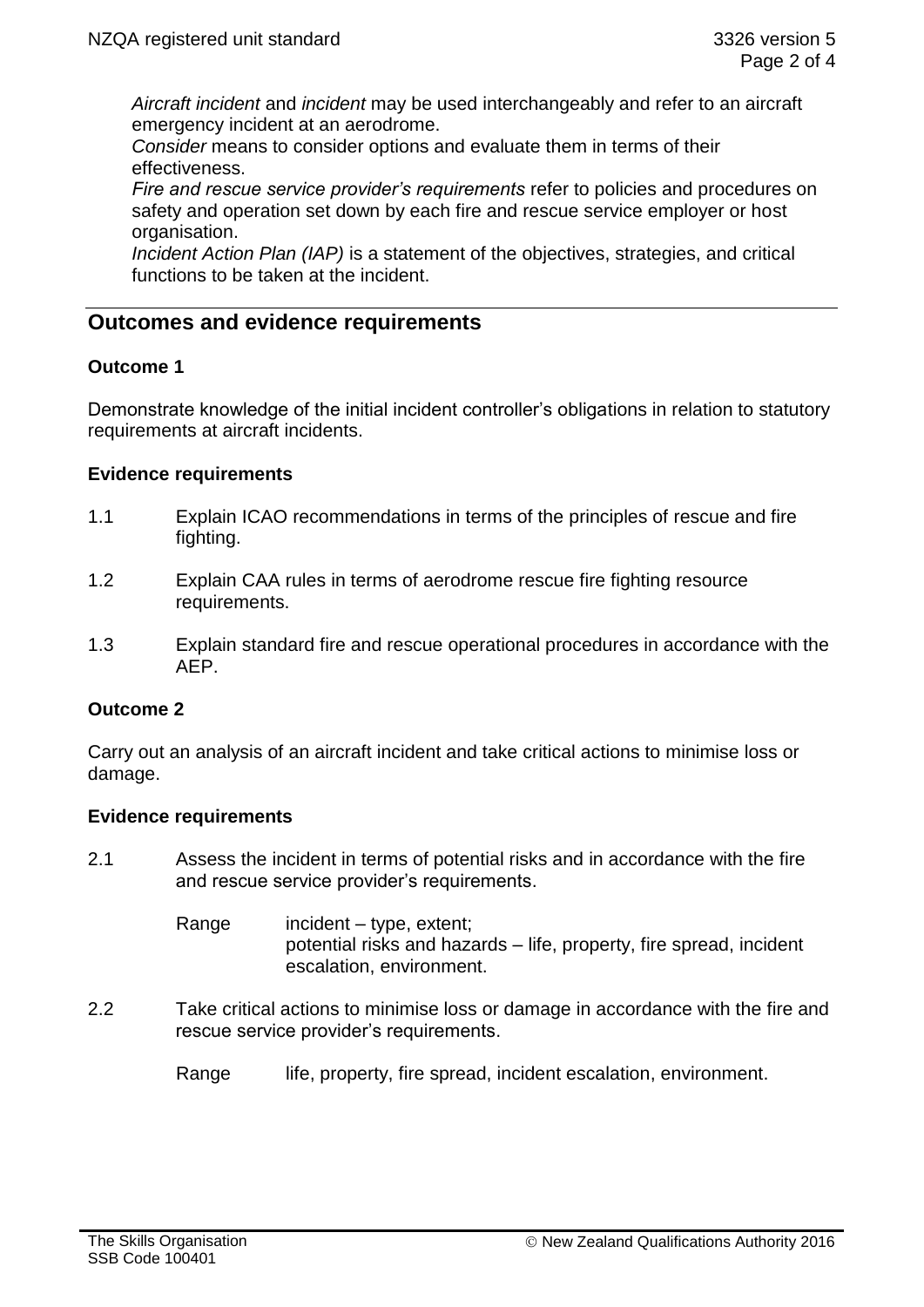# **Outcome 3**

Develop the IAP for an aircraft incident.

## **Evidence requirements**

- 3.1 Identify and consider the aim, strategy, and tactics for responding to the incident in accordance with the fire and rescue service provider's requirements.
- 3.2 Identify resources required to contain the incident in accordance with the fire and rescue service provider's requirements.

Range personnel, equipment, communications, support, time required.

- 3.3 Consider factors that may alter the IAP in accordance with the fire and rescue service provider's requirements.
- 3.4 Produce an IAP for the aircraft incident in accordance with the fire and rescue service provider's requirements.

## **Outcome 4**

Implement the IAP for an aircraft incident.

## **Evidence requirements**

- 4.1 Establish and manage the incident command point to allow initial on scene command and control duties to be performed in accordance with the AEP.
- 4.2 Implement the IAP in accordance with the fire and rescue service provider's requirements.
	- Range safety briefings, allocation of tasks, communications, maintenance of resources, protecting escape paths, monitoring crew performance, need for additional resources.
- 4.3 Review the IAP and, if necessary, revise it in accordance with the fire and rescue service provider's requirements.
	- Range may include but is not limited to  $-$  fire suppression, fire containment, resources, communications.

## **Outcome 5**

Complete briefings and reports for the aircraft incident in accordance with the fire and rescue service provider's requirements.

## **Evidence requirements**

- 5.1 Complete briefing of teams and handover requirements.
- 5.2 Complete reports and conduct debriefings.